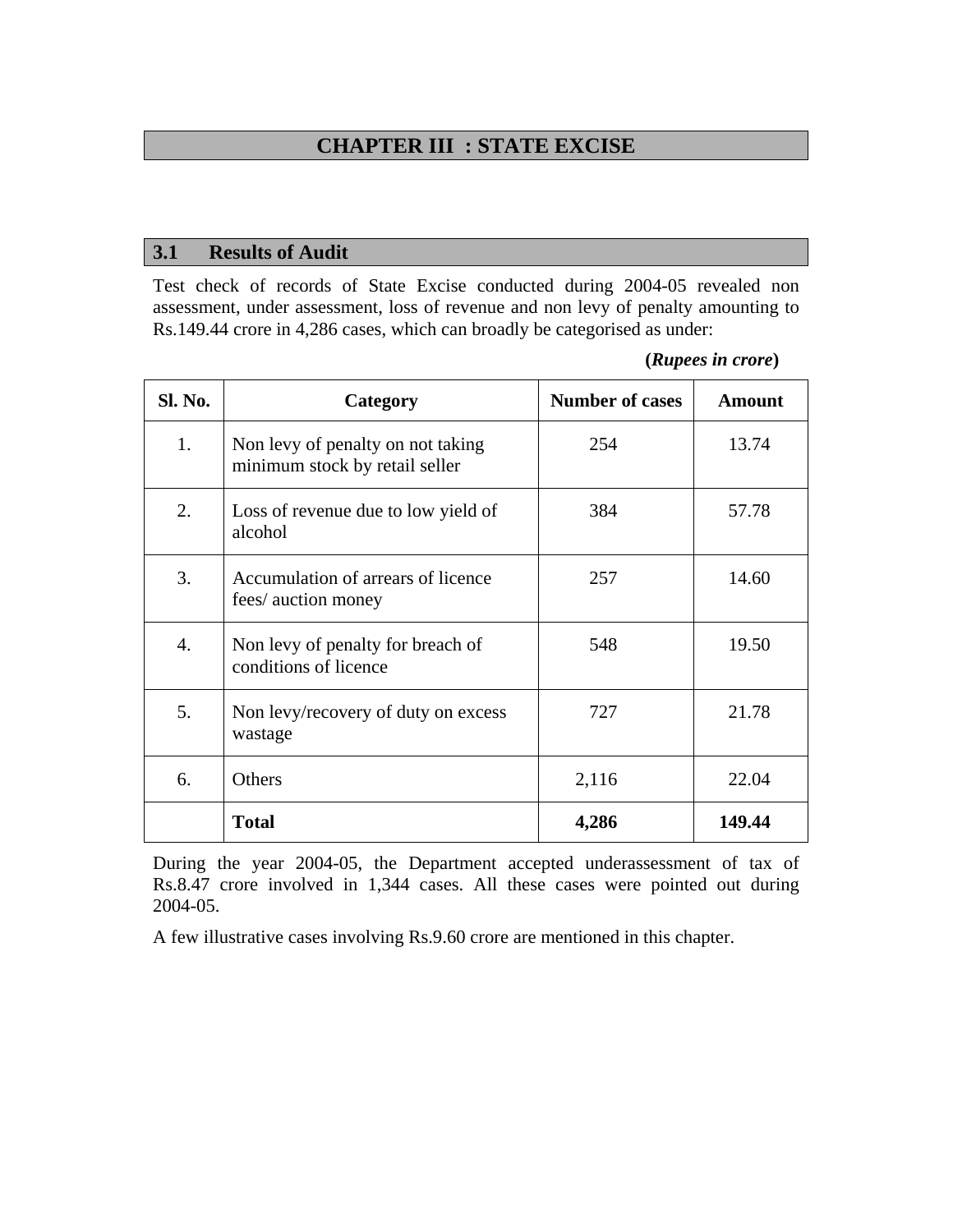#### **3.2 Production of Alcohol not in consonance with sugar contents**

\_\_\_\_\_\_\_\_\_\_\_\_\_\_\_\_\_\_\_\_\_\_\_\_\_\_\_\_\_\_\_\_\_\_\_\_\_\_\_\_\_\_\_\_\_\_\_\_\_\_\_\_\_\_\_\_\_\_\_\_\_\_\_\_\_\_\_\_\_

#### **3.2.1 Production of Alcohol not in consonance with the provisions of Rules**

Madhya Pradesh Distillery Rules, 1995 require the distillers to maintain minimum fermentable and distillation efficiencies at 84 and 97 *per cent* respectively. Every quintal of fermentable sugar present in molasses as per departmental laboratory reports should yield minimum 91.8 proof litres (PL) of alcohol. For this purpose, composite samples of the molasses are required to be drawn by the officer in charge of the distillery after the end of each week and sent for examination to the departmental laboratory. In case, the distiller fails to maintain prescribed efficiencies and recovery of alcohol, the Excise Commissioner may impose maximum penalty of Rs.30 per PL.

Test check of records of two distilleries<sup>1</sup> revealed between September and December 2004 that as per chemical analysis report of departmental laboratory 37,551 quintal fermentable sugar was contained in 99,915 quintal of molasses used by the distillers during the period from November 2003 to August 2004. The production of alcohol should have been 34,47,184 PL instead of actual production of 32,31,101 PL resulting in short production of 2,16,083 PL of alcohol. However, the district excise officers (DEOs) did not refer the cases to the Excise Commissioner for levy of penalty of Rs.64.82 lakh.

After this was pointed out in audit, the DEOs (Distilleries) stated that production was according to the Rules. The reply of the DEOs (Distilleries) was not tenable as the production was not according to the chemical analysis report of the departmental laboratory as provided in the Rules, but was lower than the prescribed norms. As such proceedings for levy of penalty should have been initiated by the DEOs.

#### **3.2.2 Non provision of norms for production of alcohol from base other than molasses**

The State Government has not laid down any norms for production of alcohol from base other than molasses even after commitment given by the Excise Commissioner (EC) in June 1997. However, as per provisions of Technical Excise Manual (TEM), a quintal of grain that may consist of wheat, *jawar* and *bajara* should yield 40.03 PL of alcohol while starch should yield 118.6 PL of alcohol.

 *M/s Associated Alcohol and Breweries Khodigram Barwah, Khargone M/s Som Distillery Sehatganj, Raisen* 

*1*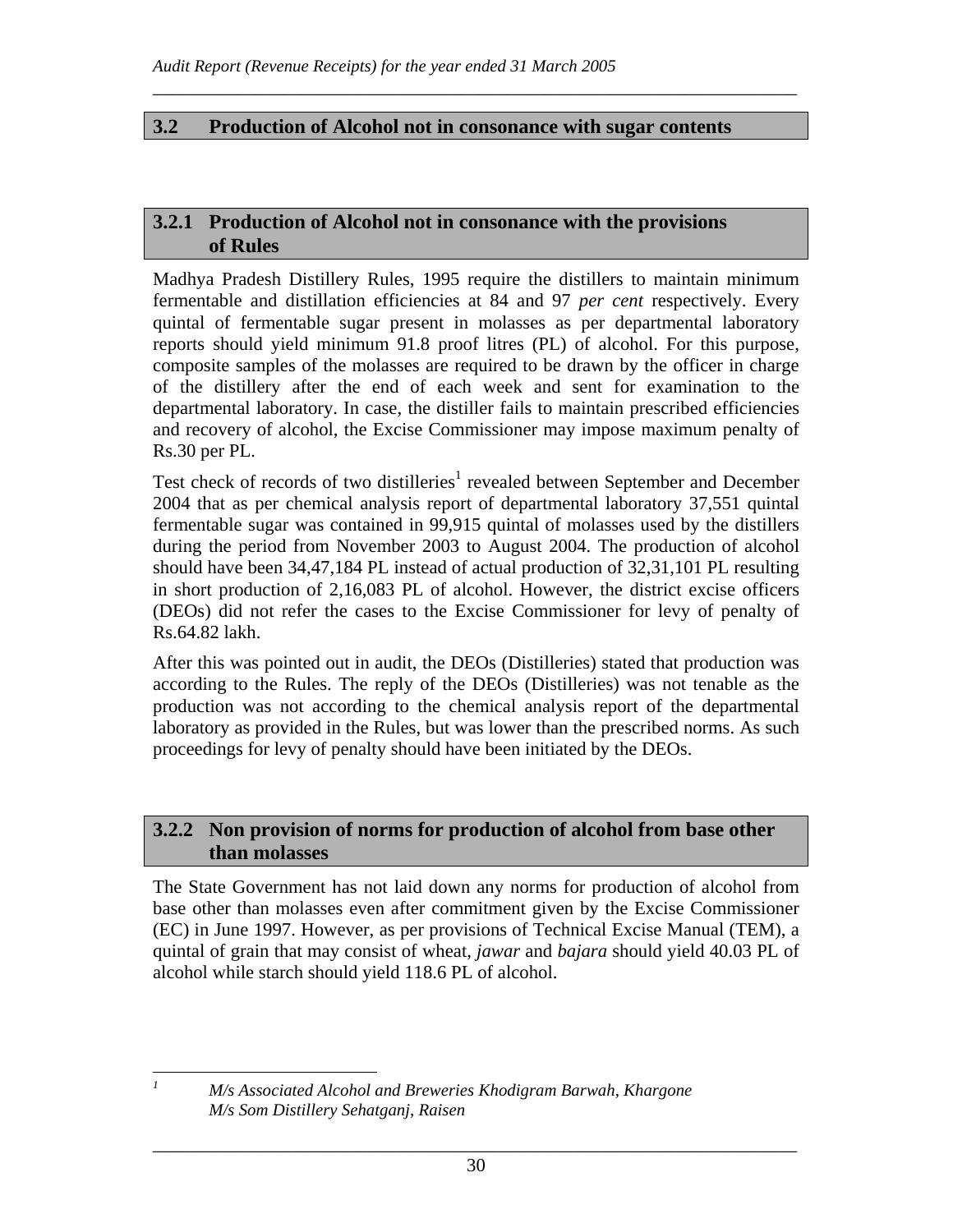Test check of records of three distilleries<sup>2</sup> revealed that the distilleries used 1,13,160 quintal grain and 81,494 quintal of flour during November 2003 to October 2004 and produced 86.97 lakh PL of alcohol as against 141.95 lakh PL produceable under the provision of TEM. This resulted in short production of 54.98 lakh PL of alcohol involving excise duty of Rs.44.73 crore.

*\_\_\_\_\_\_\_\_\_\_\_\_\_\_\_\_\_\_\_\_\_\_\_\_\_\_\_\_\_\_\_\_\_\_\_\_\_\_\_\_\_\_\_\_\_\_\_\_\_\_\_\_\_\_\_\_\_\_\_\_\_\_\_\_\_\_\_\_\_\_\_\_\_\_\_* 

The matter was reported to the Department in August 2004 and to the Government in March 2005; their reply has not been received.

### **3.3 Non realisation of excise duty due to non disposal of foreign liquor**

Madhya Pradesh Foreign Liquor Rules, 1996 provide that on expiry or cancellation of the licence in form FL-9/FL-9A, the licensee may place the entire stock of spirit and bottled foreign liquor, under the control of the DEO/Assistant Excise Commissioner (AEC). However, he can be permitted to dispose of such balances to any other licensee within 30 days of such expiry or cancellation, failing which the Excise Commissioner may ask any other licensee of the state to purchase such stocks or may give necessary direction for the disposal of the stock.

Test check of records of AEC Bhopal revealed in March 2005 that 2,791.53 PL foreign liquor and 42,120.94 PL of spirit involving excise duty of Rs.67.37 lakh was not disposed of even after 24 months of expiry of licence of one licensee on 31 March 2003. No efforts were made by licensee/Department to dispose of the stock. This resulted in non realisation of Government revenue to that extent.

After this was pointed out in audit, AEC stated that the matter was reported to EC for disposal.

The matter was reported to the Department and to the Government in April 2005.

### **3.4 Non realisation of excise duty on unacknowledged export of foreign liquor/beer**

Madhya Pradesh Foreign Liquor Rules, 1996 provide for export of foreign liquor/beer within India on payment of duty or on furnishing a bank guarantee or on executing a bond with adequate solvent sureties for the amount of duty involved. Rules also provide that the leviable duty is to be recovered if verification reports from importing units of foreign liquor/beer are not furnished by the exporter within the specified period of 21 days.

Test check of records of seven districts<sup>3</sup> between June 2004 and March 2005 revealed that excise duty of Rs.4.06 crore was recoverable from licensees on export of

 *2 M/s Great Gallion Sejwaya, Dhar M/s Associated Alcohol and Brewery Khodigram Barwah Khargone M/s Som Distillery Pvt. Ltd. Sehatganj Raisen*

*<sup>3</sup> Bhind, Bhopal, Chhatarpur, Gwalior, Indore, Morena and Raisen*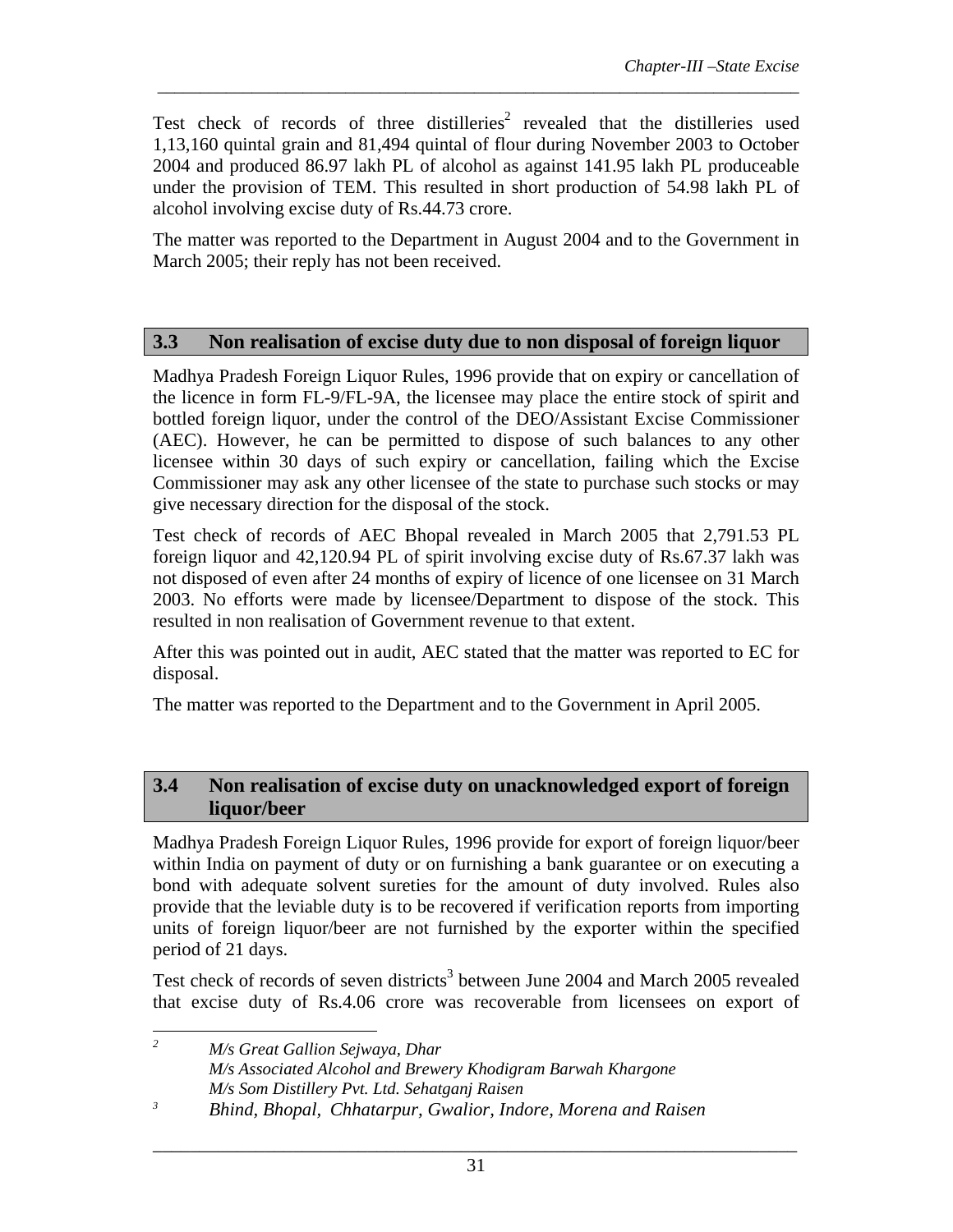2,11,893.55 PL of foreign liquor and 7,77,270 bulk litre (BL) of beer on 193 permits during June 2003 to January 2005 as verification reports were not received even after a lapse of 15 to 457 days over and above the specified period of 21 days. No action for recovery of duty was taken by the Department. Failure of the Department to recover duty resulted in non realisation of excise duty of Rs.4.06 crore.

\_\_\_\_\_\_\_\_\_\_\_\_\_\_\_\_\_\_\_\_\_\_\_\_\_\_\_\_\_\_\_\_\_\_\_\_\_\_\_\_\_\_\_\_\_\_\_\_\_\_\_\_\_\_\_\_\_\_\_\_\_\_\_\_\_\_\_\_\_

After this was pointed out in audit, the excise officers stated between June 2004 and January 2005 that action to collect verification reports would be taken. The reply was not tenable as non receipt of verification within 21 days attracted levy of duty.

The matter was reported to the Department and the Government in August 2004 and February 2005; their reply has not been received (December 2005).

### **3.5 Incorrect fixation of selling rates of country liquor in sealed bottles**

The selling rates of sealed country liquor bottles of different sizes are fixed by the Excise Commissioner. As per instructions issued by the Government in June 1999, the selling rates are to be so fixed that besides the cost of empty bottles and sealing charges, the price obtained for a specific quantitative unit of liquor sold remains uniform irrespective of the size of the bottle.

Test check of records of four district excise offices<sup>4</sup> revealed between August 2004 and March 2005 that selling price of country liquor per BL in bottles with different quantities viz 180 ml., 375 ml. and 750 ml. were fixed by the Excise Commissioner inclusive of cost of empty bottles and sealing charges. This resulted in incorrect determination of rate of country liquor by Rs.8.61 in masala, Rs.9.73 in plain of size of 180 ml. and Rs.4 for both masala and plain bottles with size of 375 ml. during April to August 2004.

This resulted in loss of revenue of Rs.48.24 lakh on sale of 6.67 lakh BL of country liquor.

After this was pointed out in audit all the excise officers stated (between September 2004 and March 2005) that the liquor was sold at the rate fixed by the Excise Commissioner. The reply is not tenable as the selling rate was not fixed in accordance with the instructions issued by the Government in June 1999, keeping in view the cost of bottles and sealing charges.

The matter was reported to the Department and the Government (between November 2004 and March 2005); their reply has not been received (December 2005).

 $\overline{a}$ 

<sup>4</sup> *Bhopal, Khandwa, Khargone and Raisen*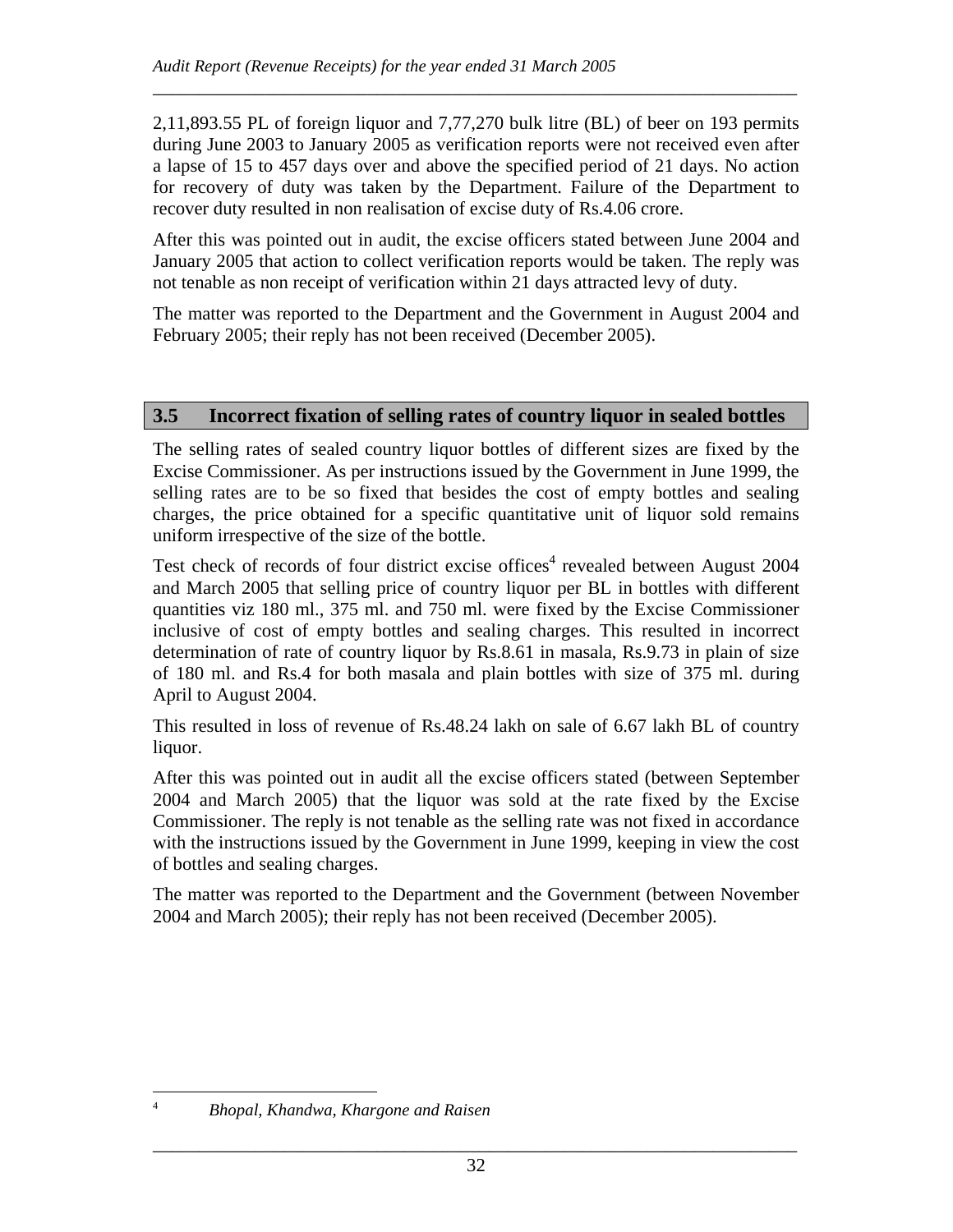## **3.6 Non maintenance of minimum stock of spirit at distillery**

Madhya Pradesh Distillery Rules, 1995 require licensees to maintain prescribed minimum stock of spirit at the distillery. A penalty not exceeding Rs.5 per PL may be leviable on the quantity found short of the minimum prescribed stock by the Excise Commissioner.

*\_\_\_\_\_\_\_\_\_\_\_\_\_\_\_\_\_\_\_\_\_\_\_\_\_\_\_\_\_\_\_\_\_\_\_\_\_\_\_\_\_\_\_\_\_\_\_\_\_\_\_\_\_\_\_\_\_\_\_\_\_\_\_\_\_\_\_\_\_\_\_\_\_\_\_* 

Test check of records of DEO's of five distilleries<sup>5</sup> between June and December 2004 revealed that the distillers did not maintain prescribed minimum stock of spirit on 41 occasions during December 2003 to November 2004. DEOs did not initiate any action to send the case to EC for levy of penalty of Rs.2.85 crore on 57.13 lakh PL spirit found short. The EC also did not monitor the maintenance of stock though a return in this regard was being sent to him by the DEOs.

The matter was reported to the Department and the Government between August 2004 to February 2005; their reply has not been received. (December 2005)

### **3.7 Non recovery of difference of cost price**

Madhya Pradesh Country Spirit Rules, 1995 provide that the licensee is liable to maintain uninterrupted supply of country spirit to the retail vendors and prescribed minimum stock of spirit and filled bottles at the warehouses, failing which, the DEO may purchase rectified spirit at the prevalent open market at the risk and cost of the licensee. Further, the Excise Commissioner may impose a penalty not exceeding Rs.2 per PL on the quantity found short of the prescribed minimum stock.

Test check of records of DEOs of Barwani and Bhopal revealed between January and March 2005 that a distillery was granted a licence for supply of country liquor for the period from 25 May 2004 to 31 March 2005. As the licensee failed to maintain supply of liquor during October 2004 to February 2005, the excise officers purchased 1,41,770 PL of rectified spirit from another distillery at the rate of Rs.21.50 per PL against the licensee's rates between Rs.0.43 and Rs.0.88 per PL. The Department did not initiate any action to refer the cases to EC for imposition of penalty and recovery of difference amount. This resulted in non recovery of Rs.29.77 lakh. Besides a penalty of Rs.22.94 lakh was also not imposed on 11.47 lakh PL of spirit found short of the prescribed minimum stock.

The matter was reported to the Department and to the Government between February and April 2005; their reply has not been received (December 2005).

 $\overline{a}$ 

*<sup>5</sup> M/s Great Galleon Sejwaya Dhar M/s Rairu Distillery Rairu, Gwalior M/s Associated Alcohol and Breweries, Khargone M/s Som Distillery Sehatganj, Raisen M/s Ratlam Alcohol and Carbon dioxide, Ratlam*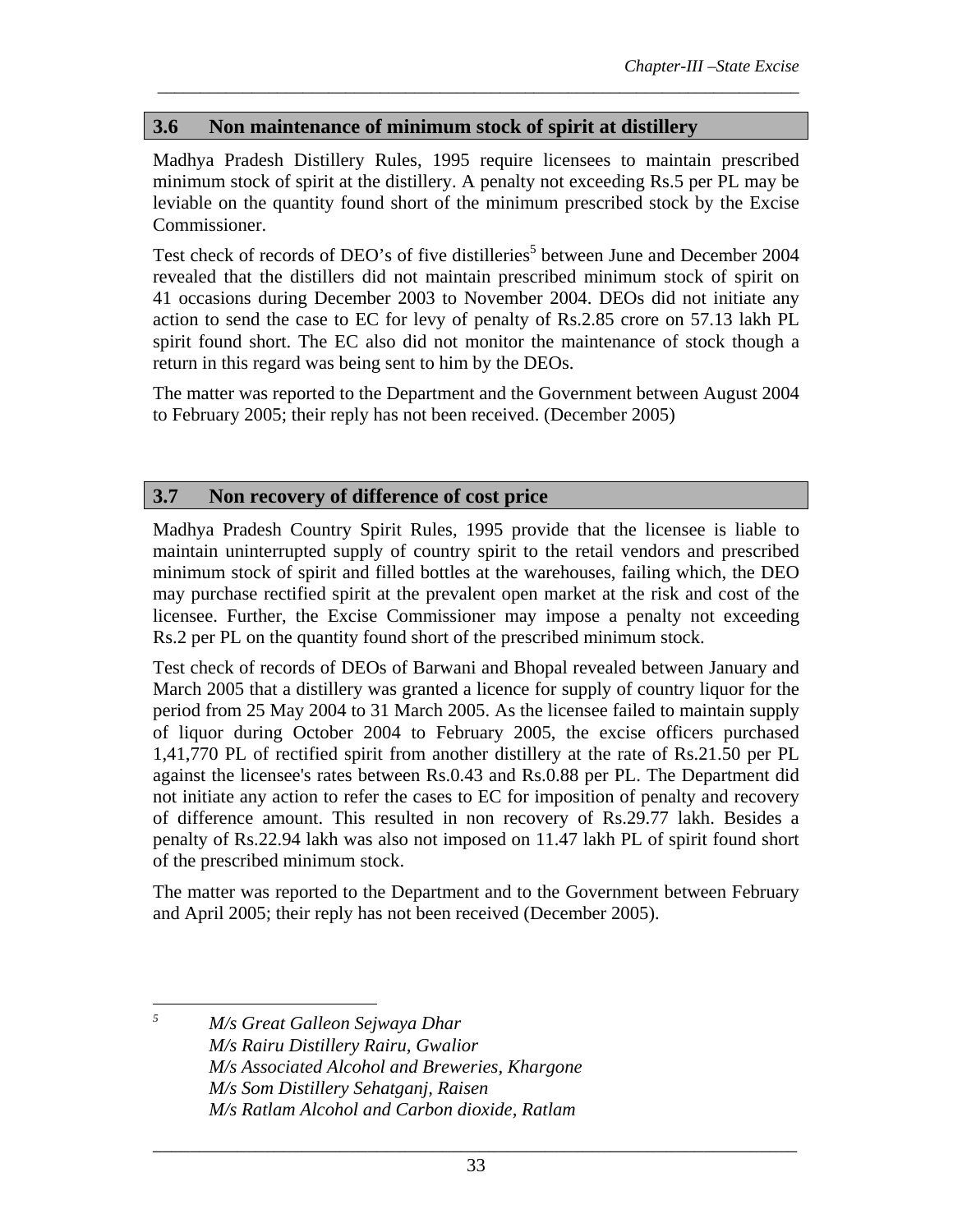#### **3.8 Non realisation of expenditure incurred on Government establishment**

Madhya Pradesh Distillery Rules, 1995 provide that if the expenditure incurred on the establishment in a distillery exceeds five *per cent* of revenue earned on the issue of spirit therefrom by export fee or any other levy, the amount in excess of five *per cent* shall be realised from the distiller.

\_\_\_\_\_\_\_\_\_\_\_\_\_\_\_\_\_\_\_\_\_\_\_\_\_\_\_\_\_\_\_\_\_\_\_\_\_\_\_\_\_\_\_\_\_\_\_\_\_\_\_\_\_\_\_\_\_\_\_\_\_\_\_\_\_\_\_\_\_

Test check of records of four district excise offices<sup>6</sup> between June and December 2004 revealed that expenditure incurred on establishment in six distilleries<sup>7</sup> was Rs.17.51 lakh and the revenue earned by Government was Rs.47.29 lakh during 2002- 03 to 2003-04. Consequently an amount of Rs.15.15 lakh incurred in excess of five *per cent* of revenue earned was required to be realised from the distilleries. No action was taken by the Department to recover the same.

After this was pointed out in audit, all the excise officers stated between June and December 2004 that excess expenditure on establishment was not deposited by the distillers. The reply is not tenable as the officers have not taken any steps to recover the same.

The matter was reported to the Department and the Government (between August 2004 and March 2005); their reply has not been received (December 2005).

#### **3.9 Inadmissible wastage of country liquor**

Madhya Pradesh Country Spirit Rules, 1995 allow a maximum wastage of 0.5 per cent in transit by breakage of bottles transported from manufacturing warehouses to storage warehouses. On deficiencies occurring in excess of the allowable wastage, the distillery/supply contractor is liable to pay excise duty with penalty not exceeding Rs.30 per PL.

Scrutiny of the records of six districts<sup>8</sup> revealed that transit wastage of 0.23 lakh PL of country liquor allowed during transit in 1,316 cases during the period between October 2000 and September 2004 was in excess of the permissible limits. The licensee was liable to pay excise duty of Rs.7.70 lakh on excess wastage of country liquor. Besides penalty of Rs.6.90 lakh was also leviable. The Department did not levy the same resulting in short realisation of Government revenue of Rs.14.60 lakh.

The matter was reported to the Department and the Government between May 2003 and February 2005; their reply has not been received. (December 2005)

 *6 Dhar, Gwalior, Khargone and Raisen 7*

 *<sup>1.</sup> M/s Great Galleon Pvt. Ltd. Sejwaya, Dhar* 

*<sup>2.</sup> M/s Oasis Distillery Borali Dhar* 

*<sup>3.</sup> M/s Gwalior Distillery Rairu, Gwalior* 

*<sup>4.</sup> M/s Associated Alcohol and Brewery Khodigram Khargone* 

*<sup>5.</sup> M/s Agrawal Distillery Sabalpur Barwah, Khargone* 

*<sup>6.</sup> M/s Som Distillery Sehatganj Raisen* 

*<sup>8</sup> Dhar, Harda, Panna, Sidhi, Sheopur and Ujjain*